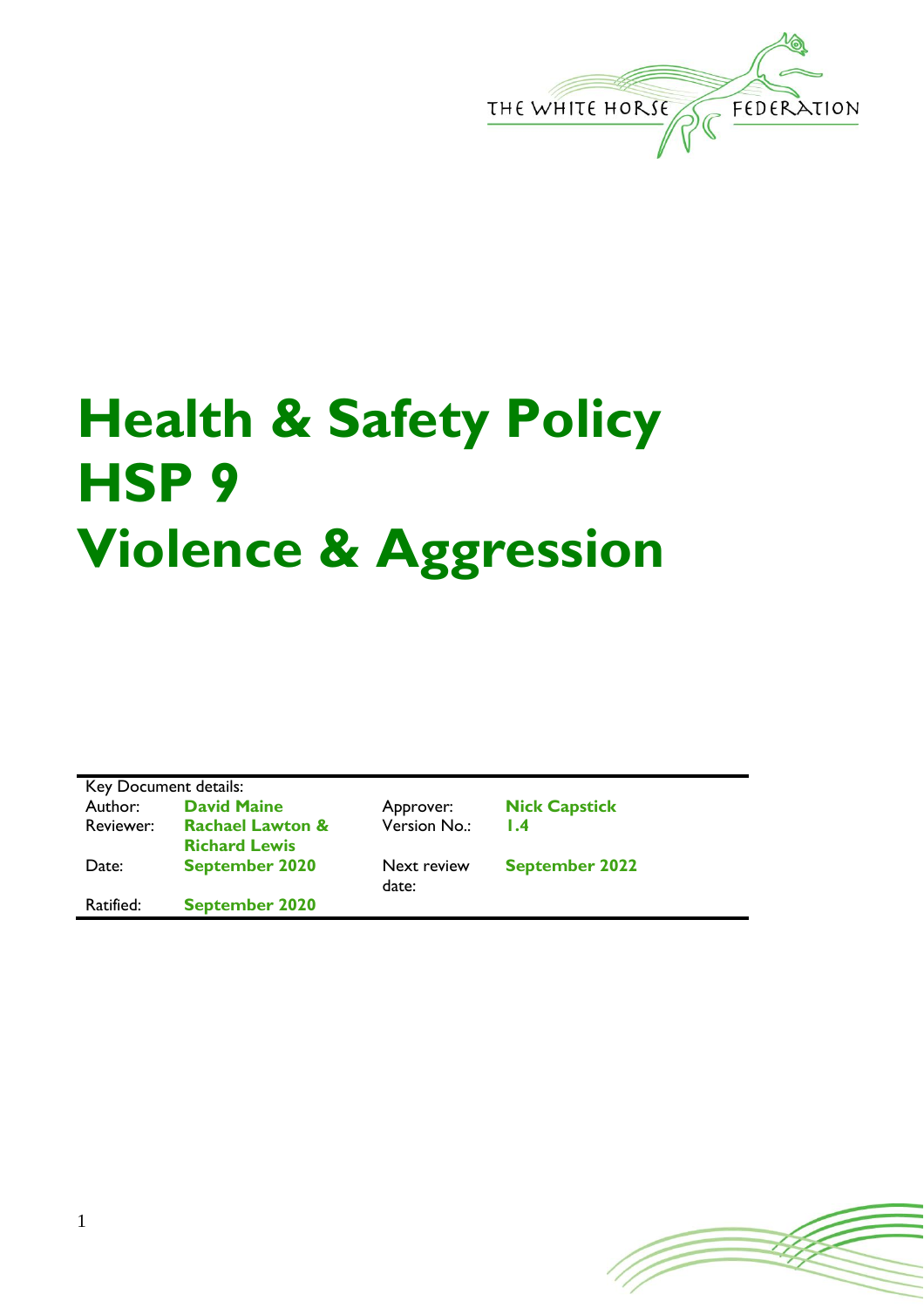

(T

| Title:              | HSP 09 - Violence & Aggression                                                                                                                                                                                   |
|---------------------|------------------------------------------------------------------------------------------------------------------------------------------------------------------------------------------------------------------|
| Author(s):          | David Maine                                                                                                                                                                                                      |
| Date:               | January 2020                                                                                                                                                                                                     |
| <b>Review date:</b> | January 2022                                                                                                                                                                                                     |
| <b>Application:</b> | This policy applies equally to all The White Horse Federation (TWHF) employees<br>including agency or casual staff, and to all premises where TWHF is either the 'employer'<br>or is in control of the premises. |

|                                                                                         | <b>Definitions</b>                                                                        | For the purpose of this policy, the following definitions apply;                           |                                                                                               |  |  |
|-----------------------------------------------------------------------------------------|-------------------------------------------------------------------------------------------|--------------------------------------------------------------------------------------------|-----------------------------------------------------------------------------------------------|--|--|
|                                                                                         |                                                                                           | Work related                                                                               | Any incident, in which a person is abused, threatened or assaulted in                         |  |  |
|                                                                                         |                                                                                           | violence                                                                                   | circumstances relating to their work.                                                         |  |  |
|                                                                                         |                                                                                           |                                                                                            |                                                                                               |  |  |
|                                                                                         |                                                                                           |                                                                                            | Verbal abuse and threats are the most common types of incident.                               |  |  |
|                                                                                         | <b>Policy Aims</b>                                                                        |                                                                                            | A key aim of the policy is to prevent violent incidents or aggressive behaviour taking place. |  |  |
|                                                                                         | Good risk assessment practice, the use of physical preventive measures, alarm systems,    |                                                                                            |                                                                                               |  |  |
|                                                                                         |                                                                                           | effective staff training and information is fundamental to achieving risk reduction.       |                                                                                               |  |  |
|                                                                                         |                                                                                           |                                                                                            |                                                                                               |  |  |
|                                                                                         |                                                                                           |                                                                                            | Staff in posts that deal directly with the public or individuals with challenging behaviour   |  |  |
| must recognise that they are likely to encounter aggressive behaviour from time to time |                                                                                           |                                                                                            |                                                                                               |  |  |
|                                                                                         |                                                                                           | whilst carrying out their duties.                                                          |                                                                                               |  |  |
|                                                                                         |                                                                                           |                                                                                            |                                                                                               |  |  |
| <b>Policy</b>                                                                           |                                                                                           | TWHF considers violent or aggressive behaviour directed at staff is not acceptable.        |                                                                                               |  |  |
|                                                                                         |                                                                                           |                                                                                            |                                                                                               |  |  |
|                                                                                         | TWHF recognises that all employees are entitled to work in a safe environment and one in  |                                                                                            |                                                                                               |  |  |
|                                                                                         | which they are fully supported when faced with unacceptable behaviour from any other      |                                                                                            |                                                                                               |  |  |
|                                                                                         |                                                                                           | person however it occurs and in whatever form.                                             |                                                                                               |  |  |
|                                                                                         |                                                                                           |                                                                                            |                                                                                               |  |  |
|                                                                                         | Violent incidents would include physical violence, threat of violence, verbal aggression, |                                                                                            |                                                                                               |  |  |
|                                                                                         |                                                                                           | intimidation, abuse, victimisation of staff and violence directed towards property.        |                                                                                               |  |  |
|                                                                                         |                                                                                           |                                                                                            |                                                                                               |  |  |
|                                                                                         |                                                                                           |                                                                                            | THWF has a 'zero tolerance' approach to these behaviours and will endeavour to ensure         |  |  |
|                                                                                         |                                                                                           |                                                                                            | the safety, protection and welfare of TWHF staff at all times.                                |  |  |
| <b>Risk</b>                                                                             |                                                                                           |                                                                                            | Violent or aggressive behaviour toward TWHF staff and property by the public, students        |  |  |
|                                                                                         |                                                                                           |                                                                                            | or a fellow employee. A violent incident would include physical violence, threat of violence, |  |  |
|                                                                                         |                                                                                           |                                                                                            |                                                                                               |  |  |
|                                                                                         |                                                                                           | verbal aggression, intimidation, abuse, victimisation of TWHF staff and violence directed  |                                                                                               |  |  |
|                                                                                         | towards property.                                                                         |                                                                                            |                                                                                               |  |  |
| <b>Responsibility</b>                                                                   |                                                                                           | This responsibility must be discharged primarily at the line management/operational level. |                                                                                               |  |  |
|                                                                                         |                                                                                           |                                                                                            |                                                                                               |  |  |
|                                                                                         |                                                                                           | <b>Roles &amp; Responsibilities</b>                                                        |                                                                                               |  |  |
| I.                                                                                      | Roles and responsibilities are defined in HSP2 Organisation.                              |                                                                                            |                                                                                               |  |  |
|                                                                                         |                                                                                           |                                                                                            |                                                                                               |  |  |
|                                                                                         | Any specific actions are detailed in the arrangements section below.                      |                                                                                            |                                                                                               |  |  |
|                                                                                         |                                                                                           |                                                                                            |                                                                                               |  |  |
|                                                                                         |                                                                                           |                                                                                            |                                                                                               |  |  |
|                                                                                         |                                                                                           |                                                                                            |                                                                                               |  |  |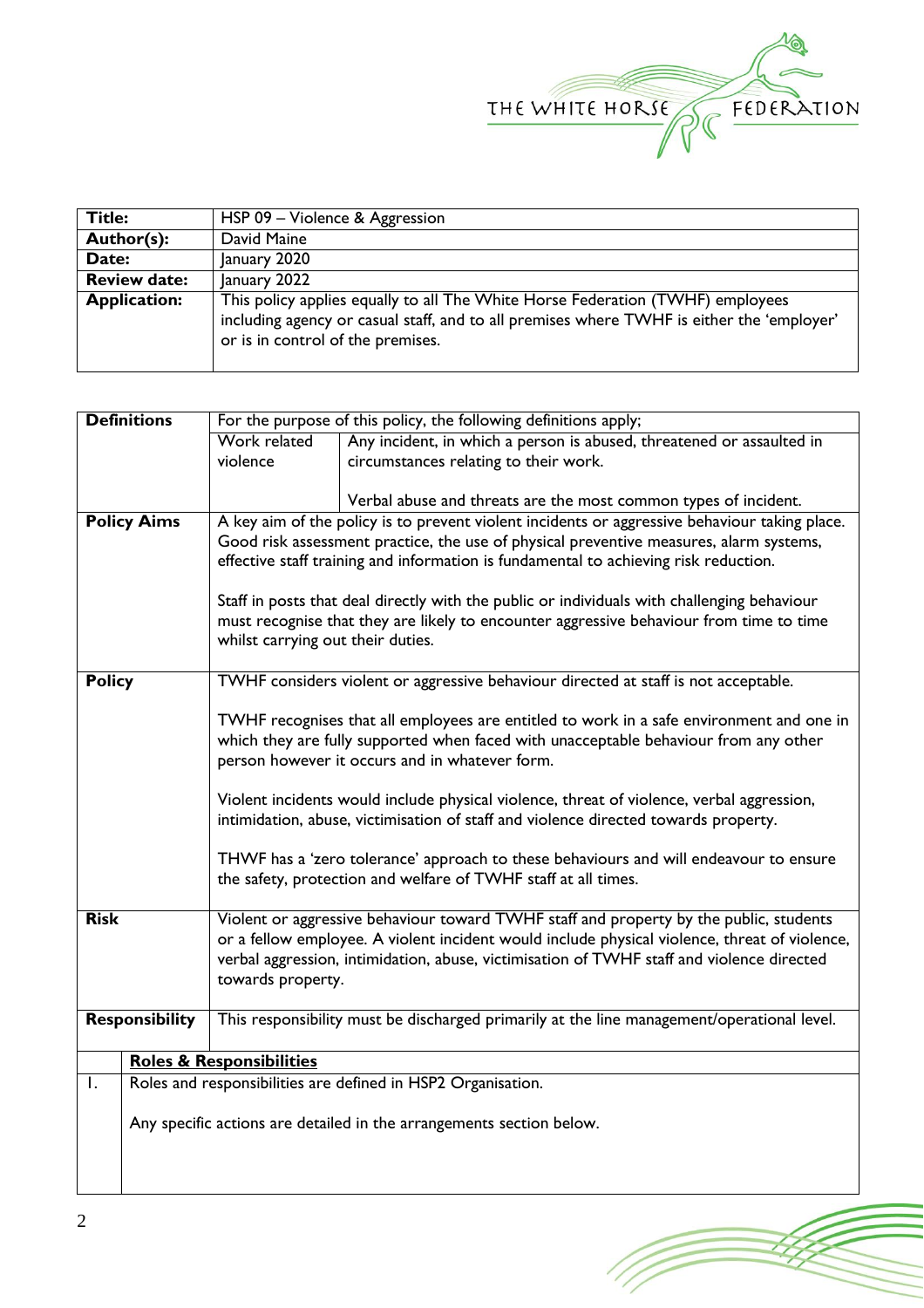

(Toponial)

|                  | <b>Arrangements</b>                                                                                                                                                            |  |  |  |  |
|------------------|--------------------------------------------------------------------------------------------------------------------------------------------------------------------------------|--|--|--|--|
| $\overline{2}$ . | <b>Management of Violence and Aggression</b>                                                                                                                                   |  |  |  |  |
|                  | The four stage management process set out below should be followed in the prevention and<br>management of violence or aggressive behaviour towards staff:                      |  |  |  |  |
|                  |                                                                                                                                                                                |  |  |  |  |
|                  | Stage I Finding out if you have a problem                                                                                                                                      |  |  |  |  |
|                  | Talk to staff<br>$\bullet$                                                                                                                                                     |  |  |  |  |
|                  | Keep detailed records, i.e., record incidents<br>$\bullet$                                                                                                                     |  |  |  |  |
|                  | Classify incidents into types of violence and aggression<br>$\bullet$                                                                                                          |  |  |  |  |
|                  | Stage 2 Deciding what action to take                                                                                                                                           |  |  |  |  |
|                  | Decide who might be harmed<br>$\bullet$                                                                                                                                        |  |  |  |  |
|                  | Evaluate the risks<br>$\bullet$                                                                                                                                                |  |  |  |  |
|                  | Implement control measures<br>$\bullet$                                                                                                                                        |  |  |  |  |
|                  | Record the findings<br>$\bullet$                                                                                                                                               |  |  |  |  |
|                  | Review andrevise your assessment<br>$\bullet$                                                                                                                                  |  |  |  |  |
|                  | Stages I and 2 are completed by carrying out a risk assessment.                                                                                                                |  |  |  |  |
|                  | <b>Stage 3 Take action</b>                                                                                                                                                     |  |  |  |  |
|                  | Ensure employees are aware of policies and procedures<br>$\bullet$                                                                                                             |  |  |  |  |
|                  | Follow procedures properly and report all incidents<br>٠                                                                                                                       |  |  |  |  |
|                  | Provide training where required                                                                                                                                                |  |  |  |  |
|                  | Consider physical deterrents. For example door access control, reception counter size and CCTV<br>٠                                                                            |  |  |  |  |
|                  | signage.                                                                                                                                                                       |  |  |  |  |
|                  | <b>Stage 4</b> Check what you have done                                                                                                                                        |  |  |  |  |
|                  | Check how well the arrangements are working on a regular basis<br>٠                                                                                                            |  |  |  |  |
|                  | Review records of incidents                                                                                                                                                    |  |  |  |  |
|                  | Consult with employees<br>٠                                                                                                                                                    |  |  |  |  |
|                  | If your measures are working well, keep them up.<br>٠                                                                                                                          |  |  |  |  |
|                  | If violence is still a problem, try something else.                                                                                                                            |  |  |  |  |
|                  | Go back to Stages I and 2 and identify other preventive measures that could work.                                                                                              |  |  |  |  |
|                  | It is important to remember that these four stages are not a one-off set of actions. If stage 4                                                                                |  |  |  |  |
|                  | shows there is still a problem then the process should be repeated again.                                                                                                      |  |  |  |  |
|                  | Using the four stages above in developing strategies and mechanisms to mitigate the potential impact of<br>violent behavior, managers and staff should consider the following: |  |  |  |  |
|                  | the availability of job-specific training for example, Conflict Management training, Breakaway<br>٠                                                                            |  |  |  |  |
|                  | training, Strategies for Crisis Intervention and Prevention (SCIP) or Team Teach.                                                                                              |  |  |  |  |
|                  | developing a buddy system and/or other internal team approaches for managing violence and<br>٠                                                                                 |  |  |  |  |
|                  | aggression, such as check off boards, use of diaries, mobile phones, etc.                                                                                                      |  |  |  |  |
|                  | developing local strategies for managing the impact of constant low-level aggression.<br>٠                                                                                     |  |  |  |  |
|                  |                                                                                                                                                                                |  |  |  |  |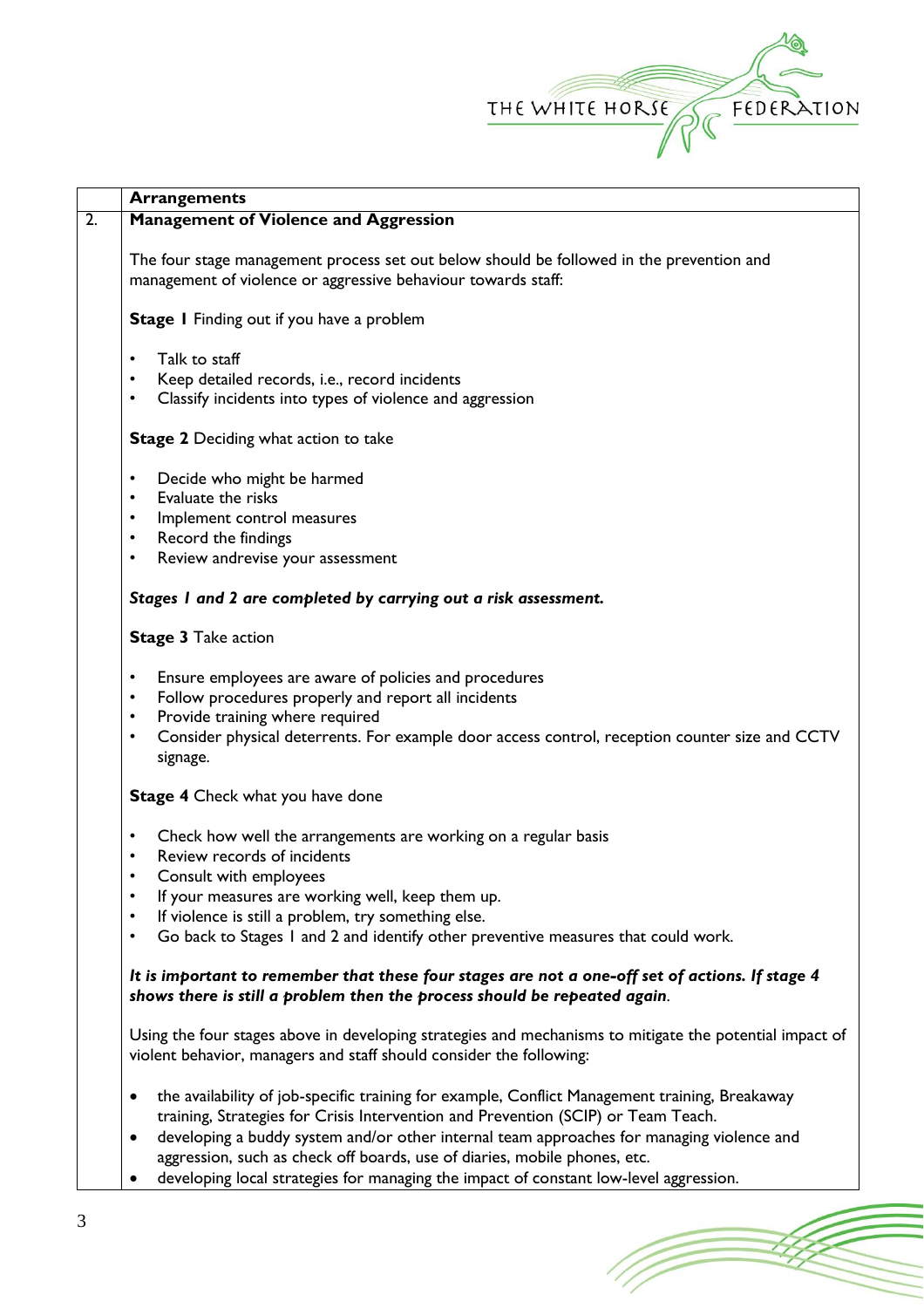

(Toponial)

|                  | developing strategies for supporting staff who are regularly involved with the public in potentially<br>٠                                                                                                                                                                                                                    |
|------------------|------------------------------------------------------------------------------------------------------------------------------------------------------------------------------------------------------------------------------------------------------------------------------------------------------------------------------|
|                  | heated situations through general work in the community                                                                                                                                                                                                                                                                      |
|                  | routinely carrying out management investigations into incidents.<br>$\bullet$                                                                                                                                                                                                                                                |
|                  | Note: If risk assessments highlight specific concerns regarding any of the above, Managers<br>should consult with the Health and Safety Manager and the HR team.                                                                                                                                                             |
| $\overline{3}$ . | <b>Managing Victims of Violence and Aggression</b>                                                                                                                                                                                                                                                                           |
|                  | It is important staff receive the individual support they need in response to any incident of violent or<br>aggressive behavior.                                                                                                                                                                                             |
|                  | Occasionally there may be times, despite all reasonably practicable measures being taken, when<br>prevention is unsuccessful and staff are victims of violence or aggressive behavior. At these times the<br>line manager must ensure that the member of staff is fully supported. The following should be<br>considered:    |
|                  | ensure the member of staff is physically safe and protected<br>$\bullet$                                                                                                                                                                                                                                                     |
|                  | ensure any first aid and medical treatment is procured immediately<br>$\bullet$                                                                                                                                                                                                                                              |
|                  | consider the need for immediate police involvement<br>$\bullet$                                                                                                                                                                                                                                                              |
|                  | ensure the member of staff has the opportunity to talk about the incident either with line-<br>$\bullet$                                                                                                                                                                                                                     |
|                  | management, colleagues or the counselling service<br>management reassurance is given to reduce feelings of guilt and/or anxiety                                                                                                                                                                                              |
|                  | $\bullet$<br>offer of the availability of confidential counselling service e.g. through the employee assistance<br>$\bullet$                                                                                                                                                                                                 |
|                  | program.                                                                                                                                                                                                                                                                                                                     |
|                  | consider special/compassionate leave for the employee<br>$\bullet$                                                                                                                                                                                                                                                           |
|                  | explain to the employee the need to record the details of the incident but at an agreed and<br>$\bullet$                                                                                                                                                                                                                     |
|                  | appropriate time                                                                                                                                                                                                                                                                                                             |
|                  | share the experience at the appropriate time, with other team members to enhance support<br>and learning.                                                                                                                                                                                                                    |
|                  | Managers should recognise that people working in areas where aggression may be more commonplace<br>may appear to build up a resistance to it; however support and the opportunity to discuss the impact of<br>on-going incidents should be made available on a regular basis.                                                |
|                  | All managers should receive appropriate information and necessary training to enable them to<br>recognise signs of stress, the impact of incidents and the support options available to their staff, e.g.<br>employee assistance program.                                                                                    |
|                  | It is important for staff to know that, if they have been the victim of violence and aggression, TWHF                                                                                                                                                                                                                        |
|                  | will support them and work to protect other staff from similar incidents. Where an incident is                                                                                                                                                                                                                               |
|                  |                                                                                                                                                                                                                                                                                                                              |
|                  | premises, or support the police in a criminal prosecution.                                                                                                                                                                                                                                                                   |
| 4.               | Recording and Reporting acts of Violence and Aggression                                                                                                                                                                                                                                                                      |
|                  |                                                                                                                                                                                                                                                                                                                              |
|                  | <b>Flow Chart</b>                                                                                                                                                                                                                                                                                                            |
|                  | particularly serious, TWHF may take appropriate legal action to manage situations on a case by case<br>basis i.e., where necessary seek an injunction to prevent an assailant gaining further access to staff or<br>All acts of violence and aggression shall be recorded as detailed in HSG 5.2 Accident/Incident Reporting |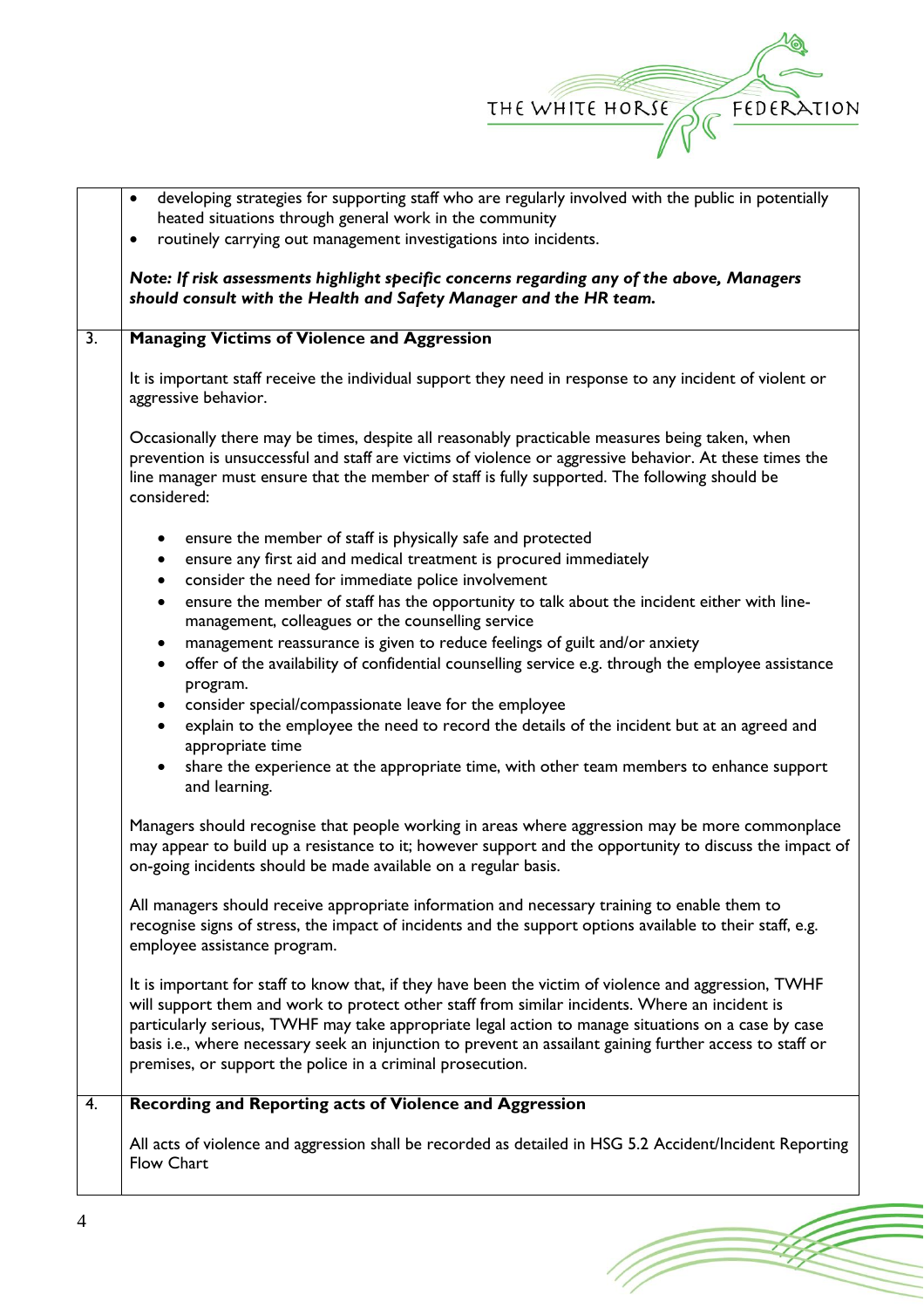

1 T

|                  | Incidents of Violence and Aggression involving Students                                                                                                                                                                                                                                                                                                                                                                                                                                                                                                                                                                                                                                                                                                                                                                                                                                                                                                                                                                                                                                                                                                                                                                                                                                                                                        |
|------------------|------------------------------------------------------------------------------------------------------------------------------------------------------------------------------------------------------------------------------------------------------------------------------------------------------------------------------------------------------------------------------------------------------------------------------------------------------------------------------------------------------------------------------------------------------------------------------------------------------------------------------------------------------------------------------------------------------------------------------------------------------------------------------------------------------------------------------------------------------------------------------------------------------------------------------------------------------------------------------------------------------------------------------------------------------------------------------------------------------------------------------------------------------------------------------------------------------------------------------------------------------------------------------------------------------------------------------------------------|
|                  | Incidents that occur with no injury to the victim shall be recorded on the students logging<br>$\bullet$<br>system (ie SIMS/pupil asset or specific behaviour management system<br>Low level injuries requiring first aid shall be recorded on an Accident/Incident form HSF 5.1 and<br>$\bullet$<br>sent to the Health and Safety Manager<br>Serious injury leading to the victim attending hospital or unable to attend work the following<br>day, these incidents will be recorded on an Accident/Incident form and the students risk<br>assessment reviewed.<br>If it is an intentional act of violence and aggression, the Principal shall report the incident to the<br><b>Regional Director</b><br>Acts of Violence and Aggression involving parents or members of the public<br>Parent incident to be recorded on student profile<br>Where Injury/first aid was required contact the police and report to the Regional Director<br>$\bullet$<br>Completed HSF 5.1 Accident/Incident form to the Health and Manager                                                                                                                                                                                                                                                                                                                     |
| $\overline{5}$ . | <b>Training</b>                                                                                                                                                                                                                                                                                                                                                                                                                                                                                                                                                                                                                                                                                                                                                                                                                                                                                                                                                                                                                                                                                                                                                                                                                                                                                                                                |
|                  | TWHF has a legal responsibility to provide staff with adequate health and safety information, instruction<br>and training to address and/or manage foreseeable risks associated with their work and the<br>environment they work in. This will either be facilitated in-house or by employing external training<br>providers.<br>Line managers are responsible for identifying the relevant health and safety needs for their staff in<br>relation to information, instruction, training and supervision. Managers must identify the training needs<br>of specific posts on recruitment to ensure provision of quality-focused training. This will be fundamental<br>to reducing violence and aggression in the workplace, the associated stress on staff, and to the<br>successful implementation of this policy.<br>Line managers are also responsible for identifying and facilitating any additional task specific training to<br>ensure the individuals can carry out their work safely, for example, customer service training, conflict<br>management training, etc. When assessing training needs, conflict management training should be<br>considered to enable staff to identify and avoid risks of violence, learn how to diffuse a potentially<br>difficult situation and how to remove themselves if a situation becomes unsafe. |
| 6.               | <b>Limitations of this Policy</b>                                                                                                                                                                                                                                                                                                                                                                                                                                                                                                                                                                                                                                                                                                                                                                                                                                                                                                                                                                                                                                                                                                                                                                                                                                                                                                              |
|                  | The policy cannot anticipate all eventualities; therefore professional judgement should be used to<br>identify the appropriate course of action needed to protect those who are vulnerable and/or at risk.<br>This judgement should derive from multi-disciplinary team discussion rather than any one individual<br>where possible.                                                                                                                                                                                                                                                                                                                                                                                                                                                                                                                                                                                                                                                                                                                                                                                                                                                                                                                                                                                                           |
| 7.               | <b>Appendices</b>                                                                                                                                                                                                                                                                                                                                                                                                                                                                                                                                                                                                                                                                                                                                                                                                                                                                                                                                                                                                                                                                                                                                                                                                                                                                                                                              |
|                  | I. GRA 9.1 Violence and Aggression (Generic risk Assessment)<br>HSG 9.2 Reporting Incidents of Violence and Aggression Flow Chart<br>2.                                                                                                                                                                                                                                                                                                                                                                                                                                                                                                                                                                                                                                                                                                                                                                                                                                                                                                                                                                                                                                                                                                                                                                                                        |